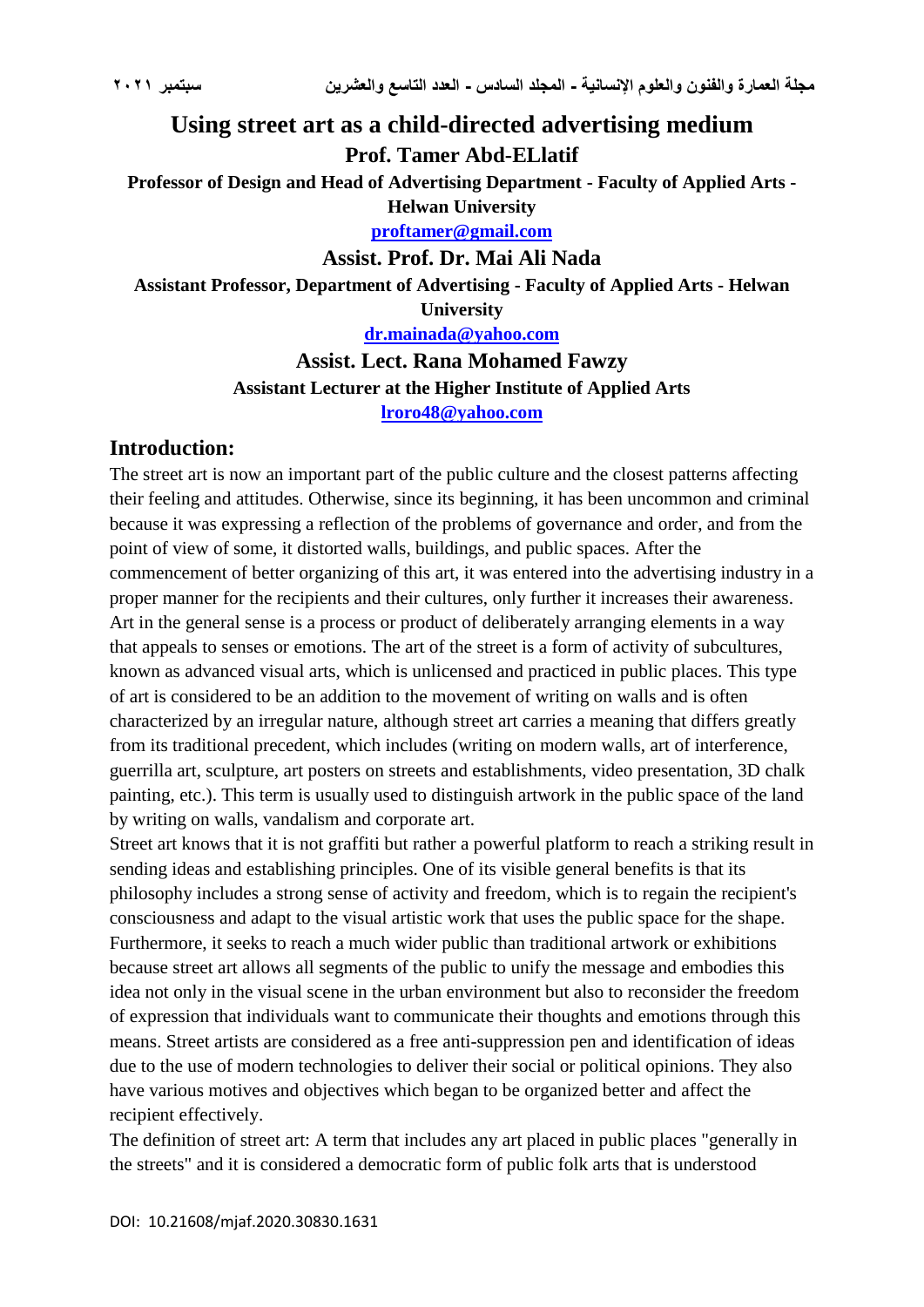through its vision in public sites. Some may consider it a source of concern; others see it as a way to communicate, express opposing views, ask difficult questions and express political concerns.

Street art is a surprising form of communication that takes place in the street to attract and entertain the recipient to be a representative in the campaign. Street arts have proven their efficiency with all categories of recipients, so street art helps to create awareness towards the goal of advertising and to develop loyalty to the product or to modify behavior towards a cause.

The basis for the emergence of street art in the beginning was for the aim of unloading the negative charge towards the political and social issues that are difficult to deal with clearly and frankly so some artists resorted to translating the people's expressions and the street beat through writing on the wall using paints, whether by spraying or painting on the walls which is called graffiti art or stencil graffiti, including also street poster art, and with its development appear video projection and street installations art.

The goals and motives of street artists vary, calling for the surprise of the recipient by merging the elements of this art into public places occupied by pedestrians by expressing themselves and their society in ideas that are often a criticism of society with a mockery of problems that are difficult to solve and call for social struggle and political criticism or simply call for thinking and realizing the mind to shed light on the problems and work to solve them by the government and by positive societal participation.

### **Keywords:**

Street art, child culture, advertising penetration.

## **Street art goals:**

1. The increase of awareness of social and political issues.

2. Using urban space as an unexploited space that can be exploited and used to display art works that the public interacts with.

3. Achieving the amazement and excitement resulting from the artist's defiance of the risks associated with establishing artworks in public places.

4. Adapting the visual artwork in a blank space using the general space.

5. Reaching a wider public than permitted by museums and private art galleries similar to the trends of postmodern arts such as environmental art and earth art, which called on some major museum institutions to pay attention to Street art and set up exhibitions for it. whereas, an exhibition of a group of street artists was held in the Tate Art Museum in London in 2008, by drawing on the museum's outer walls and the surrounding streets, which lends an official character to this style of art after it was reprehensible and despised by some people.

6. Achieving a strong interdependent relationship between the art, the environment and the society, whereas, the art plays a pivotal role in expressing societal issues and environmental problems, as well as developing the taste and the artistic and aesthetic sense of the public by seeing artworks around them everywhere as usual and familiar.

Therefore, the research plan of using some patterns of street art will be presented as an advertisement that achieves a great impact on the child's personality and helps in changing his behavior effectively.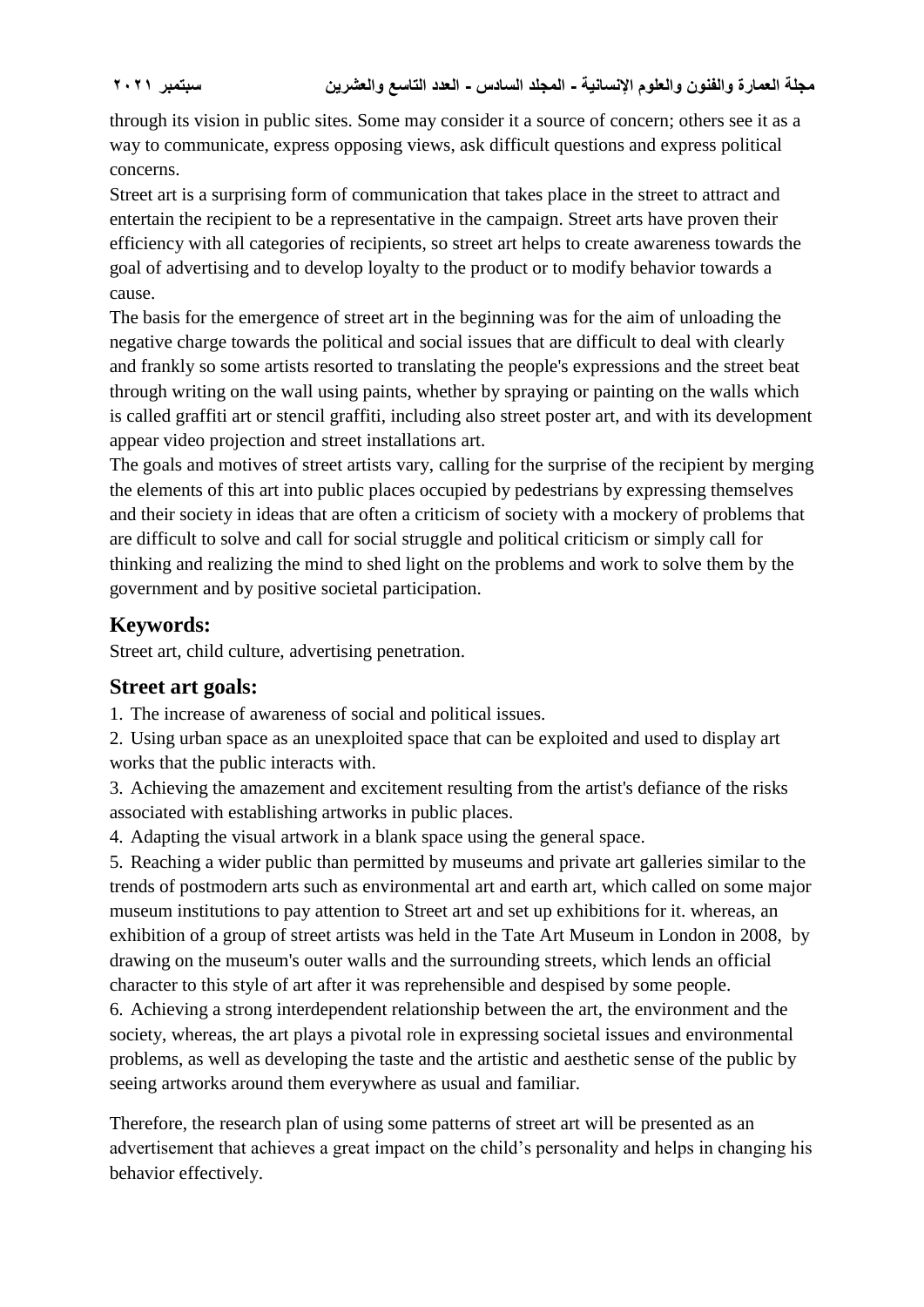## **Research problem:**

The research problem can be formulated in the following questions:

► How can street art be invested as a means of advertising awareness affecting children?

 $\blacktriangleright$  How effective is the discussion of children's problems through street art in the form of an advertising message that carries artistic value?

Concerning the answer of the previous questions, we can focus on the visual wording of advertising messages to achieve the effective use of street arts as a means of advertising affecting the personality of the child.

Research importance:

The importance of the research lies in the existence of a lack of interest in the existence of advertising messages directed to the child in particular, discussing the problems that he/she is exposed to during childhood, whether they were problems that originated through the family, school or the surrounding community. Therefore, the research solves the child's problems through art therapy in the form of advertising message using street arts because they are simple and influential at the same time.

### **Research aims:**

The research aims to:

Adapting street arts as an advertising means in the visual wording of advertising messages for children and activating their role in discussing issues related to children at the present time.

Utilizing the styles and forms of street arts, optimal use as a supportive program that affects the child's behavior in the form of a message directed to the child to get rid of negative charges and create positive charges that in turn affect the community effectively by treating it as an advertising message directed to change the child's behavior for the better.

## **Research hypotheses:**

The research assumes that:

 $\blacktriangleright$  The possibility of assuming some patterns of street art appropriate for the child in the visual wording of the advertisement, working to develop awareness of the issues specific to the children of this generation, which helps to progress society in the future.

Street art can be invested in helping the designer to prepare creative designs and ideas and to provide effective solutions that affect the child positively.

## **Research limits:**

The research includes the knowledge of how to change the behavior of children, to be influential in choosing a form of appropriate street arts in preparing and assuming advertising messages to discuss issues pertaining to children in childhood.

Time-limits: The period from 2010 to 2020.

Spatial boundaries: The Arab Republic of Egypt.

Research Methodology:

The research follows the descriptive approach in studying the relationship between street arts, and using them in preparing advertising messages and visual wording of advertisements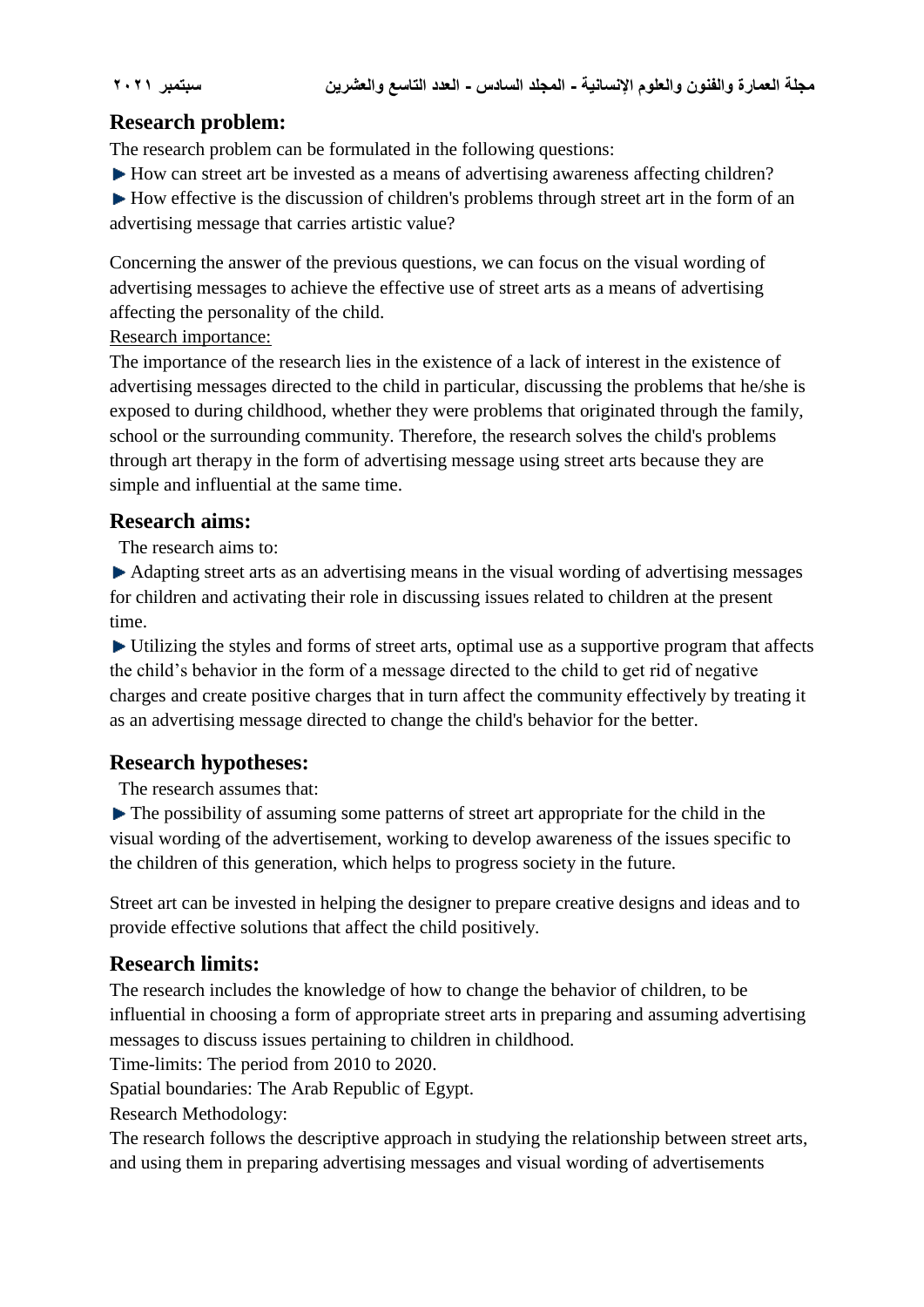directed to child, then the analytical study to analyze a set of advertising models that have been used by some street arts in preparing advertising messages addressed to children to change behavior.

## **Results:**

1- Street art is not a criminal art, as people believed in the period of revolutions, but rather an art that stems from the environment and from the pumping of many arts, especially the postmodern arts and what emerged from them.

2- The collision of street art with novelty, atypical ideas, gives prestige and influence to the advertising message, and draws the attention of the public in a way that makes it part of the advertisement and the completion of its idea sometimes.

3- The child's culture is related to the pattern of street art that the advertiser chooses because children were grouped into different classes and different cultures. People may understand this pattern and others may not understand it due to the difference in its culture and environment from one to another, so the advertising designer shall choose the best.

## **Recommendations:**

1- Development of the child's culture from his/her early stages and not being convinced to marginalize its role in childhood, but today the child proved his/her superior capabilities in solving the mysteries of many messages which we believed that they were difficult to be received by the child.

2- Upgrading the role of art and its value in the children's life by the family and by the Ministry of Education and some of the bodies concerned with caring for the child because art is a relief for the negative charge that the child feels and through this ventilation, many ideas that allow the advertising designer to understand everything that the child feels to influence him/her to designing an advertising message especially addressed to them, emerge.

3- It is necessary to constantly control the use of street art in order to use it in the required positive form and to set rules that support some freedom in the ideas represented through the societal issue.

4- Urban space should be used as a vacuum in a manner that does not affect or disturb pedestrians to achieve the goal in simple and unobtrusive ways and to exploit the vast empty spaces in the assuming of art works used to influence the behavior of the child.

# **Refrences:**

- Abo elhasan , hagar said : tknologia el elan elsenografy eltfaoly resala dctoraa kolyt fnon ttbekia – gamet helwan –  $2017 - p 77$ .
- alkulighrafi: fanu tasmim alharaka (sabqaan) hu al'ada' alharakiu alraaqis aladhi yamtalik alqudrat eali altaebir aldalalia fi tawsisul al'afkar wal'ahasis
- Swelam , hend ahmed : haraket gesm el ensan fe fnon elmedia mnha fn eltswer elmoaser rsala magester – kolyt eltrbia elfnia – gamet helwan – 2004 – p 148 .
- Fawzy , rana Mohamed : elwsaet elgher nmtia llelan elkhargy wdorha fe rsael eltwia elamaa – rsala magester – kolyt fnon ttbekia – gamet helwan – 2016 – p 93 .
- Fawzy, rana Mohamed : mrgeh sabek p 94.